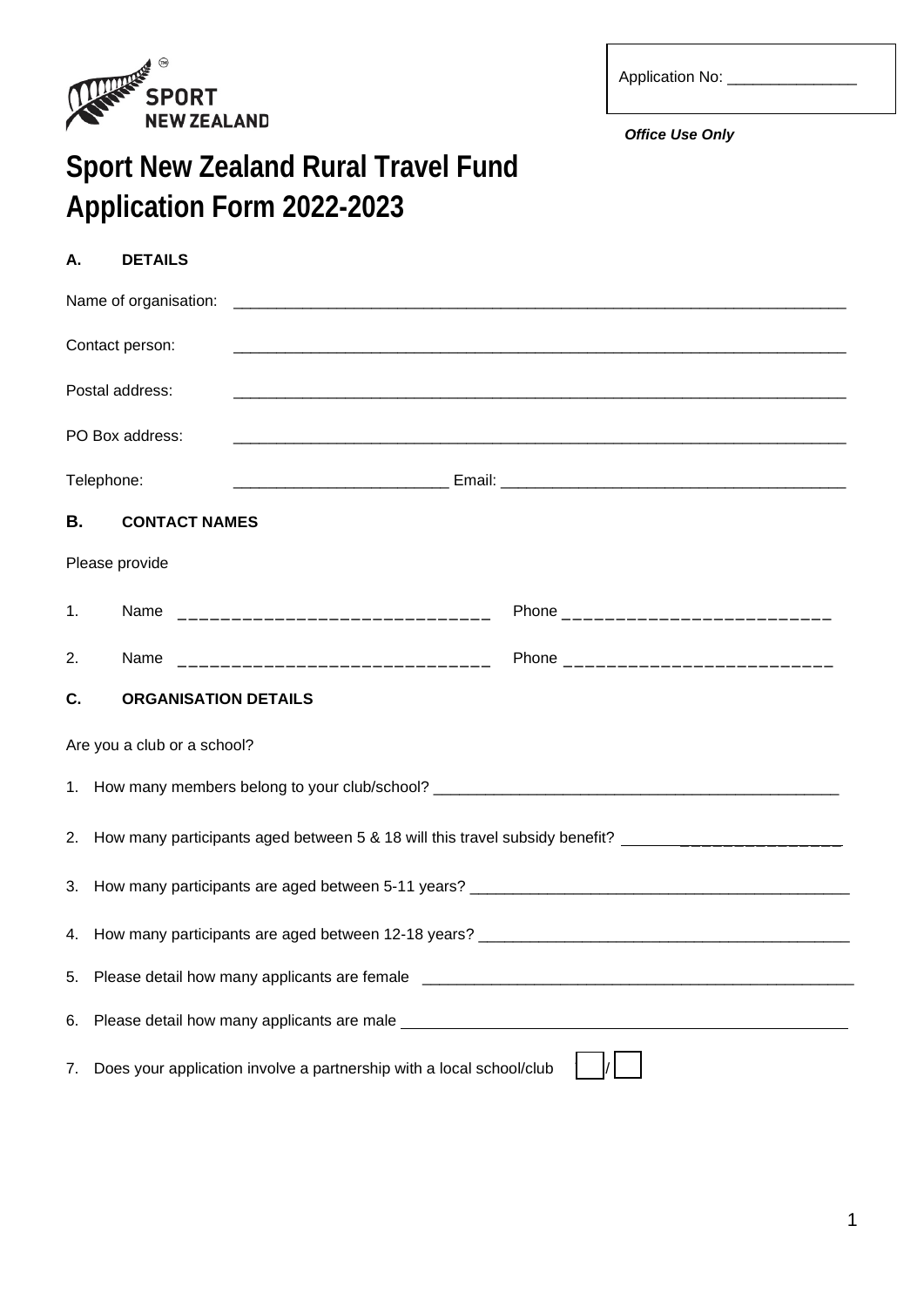|  | 8. What is this funding going to be used for? (Briefly explain) |  |  |  |  |  |  |
|--|-----------------------------------------------------------------|--|--|--|--|--|--|
|--|-----------------------------------------------------------------|--|--|--|--|--|--|

| Do you have any:                                                                                                                                                                                                                                                                                                                                                   |               |   |                   |
|--------------------------------------------------------------------------------------------------------------------------------------------------------------------------------------------------------------------------------------------------------------------------------------------------------------------------------------------------------------------|---------------|---|-------------------|
| Disabled individuals who are being supported by this fund?                                                                                                                                                                                                                                                                                                         |               |   |                   |
| New Zealand European individuals who are being supported by this fund?                                                                                                                                                                                                                                                                                             |               |   |                   |
| Māori individuals who are being supported by this fund?                                                                                                                                                                                                                                                                                                            |               |   |                   |
| Other individuals who are being supported by this fund? If yes pleases specify<br>٠                                                                                                                                                                                                                                                                                |               |   |                   |
|                                                                                                                                                                                                                                                                                                                                                                    |               |   |                   |
|                                                                                                                                                                                                                                                                                                                                                                    |               |   |                   |
|                                                                                                                                                                                                                                                                                                                                                                    |               |   |                   |
|                                                                                                                                                                                                                                                                                                                                                                    |               |   |                   |
|                                                                                                                                                                                                                                                                                                                                                                    |               | % |                   |
| <b>FINANCIAL DETAILS</b>                                                                                                                                                                                                                                                                                                                                           |               |   |                   |
| Are you registered for GST?<br>1.                                                                                                                                                                                                                                                                                                                                  |               |   |                   |
| (If yes please write your GST Number in the space provided below)<br>GST NO.                                                                                                                                                                                                                                                                                       |               |   |                   |
| A. If yes, how many will receive support from the RTF [1991] [1992] [1992] [1992] [1992] [1992] [1992] [1992] [1992] [1992] [1992] [1992] [1992] [1992] [1992] [1992] [1992] [1992] [1992] [1992] [1992] [1992] [1992] [1992]<br>10. What percentage of your members live in the vicinity of the local authority you are applying to for the rural<br>travel fund? |               |   |                   |
| How much money are you applying for?<br>2.                                                                                                                                                                                                                                                                                                                         |               |   |                   |
|                                                                                                                                                                                                                                                                                                                                                                    |               |   |                   |
|                                                                                                                                                                                                                                                                                                                                                                    | $\frac{2}{2}$ |   | other funders     |
|                                                                                                                                                                                                                                                                                                                                                                    | $\frac{1}{2}$ |   | your contribution |

3. If you have applied for funding from other organisations, please supply details - *refer to Table 1 below.* Table 1

| Organisation - (including other councils) | Amount requested (\$) | Results date (if known) |
|-------------------------------------------|-----------------------|-------------------------|
|                                           |                       |                         |
|                                           |                       |                         |
|                                           |                       |                         |
|                                           |                       |                         |